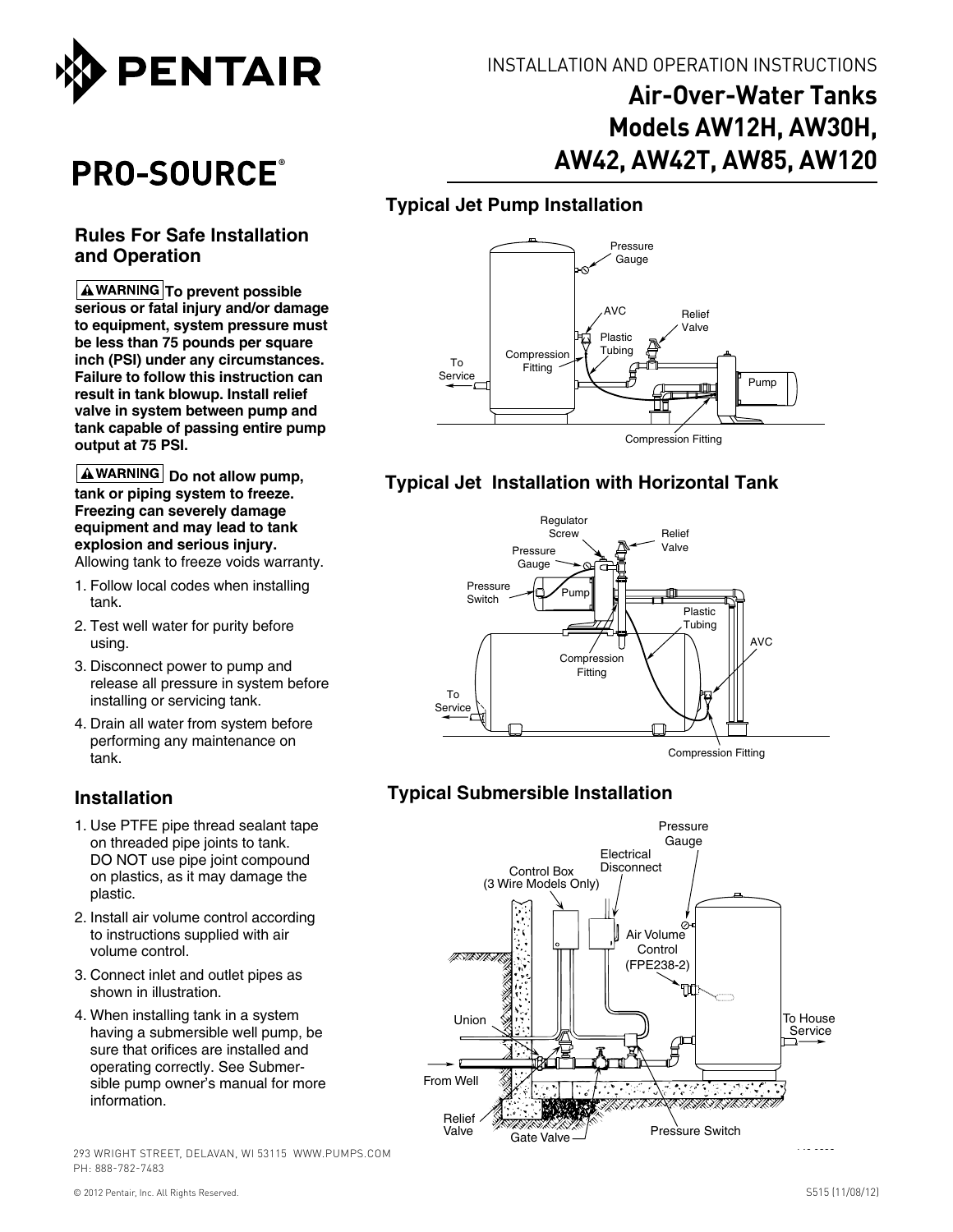

# **PRO-SOURCE**®

#### **Consignes de sécurité pour l'installation et le fonctionnement de l'équipement**

**Pour éviter les blessu-**A AVERTISSEMENT **res corporelles graves ou mortelles, et l'endommagement du matériel, la pression dans le circuit doit être inférieure à 517 kPa (75 PSI). Le non-respect de cette limite peut entraîner l'explosion du réservoir. Si la pression de refoulement du système peut dépasser 517 kPa (75 PSI), installez un clapet de surpression capable d'assurer le plein débit de la pompe à 517 kPa (75 PSI).**

**Ne pas exposer au gel la pompe, le réservoir ou la tuyauterie. Le gel risque d'endommager sérieusement l'équipement, ce qui peut entraîner une explosion du réservoir et des blessures graves.** La garantie sera annulée si le réservoir a été exposé au gel.

- 1. Observer les codes municipaux lorsque l'on installe le réservoir.
- 2. Toujours tester la pureté de l'eau du puits avant son utilisation.
- 3. Interrompre l'arrivée de courant à la pompe et dissiper toute la pression dans le circuit avant d'installer le réservoir ou d'intervenir dessus.
- 4. Vidanger toute l'eau du système avant de procéder à un entretien du réservoir.

#### **Installation**

- 1. Utiliser du ruban d'étanchéité en PTFE pour filetage sur les filets des tuyaux pour les raccorder sur le réservoir. NE PAS utiliser de pâte à joint sur les tubes en plastique car ils risquent d'être endommagés.
- 2. Poser la commande de volume d'air conformément aux instructions fournies avec la commande.
- 3. Brancher les tuyaux d'arrivée et de sortie comme il est illustré.
- 4. Lorsque le réservoir est raccordé à un système comportant une pompe de puits submersible, s'assurer que les ajutages sont posés et qu'ils fonctionnent correctement. Se reporter à la Notice d'utilisation des pompes submersibles pour plus de détails.

## INSTRUCTIONS D'INSTALLATION ET DE FONCTIONNEMENT

# **Réservoirs avec air au-dessus de l'eau Modèles AW12H, AW30H, AW42, AW42T, AW85, AW120**

**Installation typique d'une pompe à éjecteur**



**Installation typique d'une pompe à éjecteur sur un réservoir horizontal**



Raccord de compression

#### **Installation typique dans le cas d'une pompe submersible**

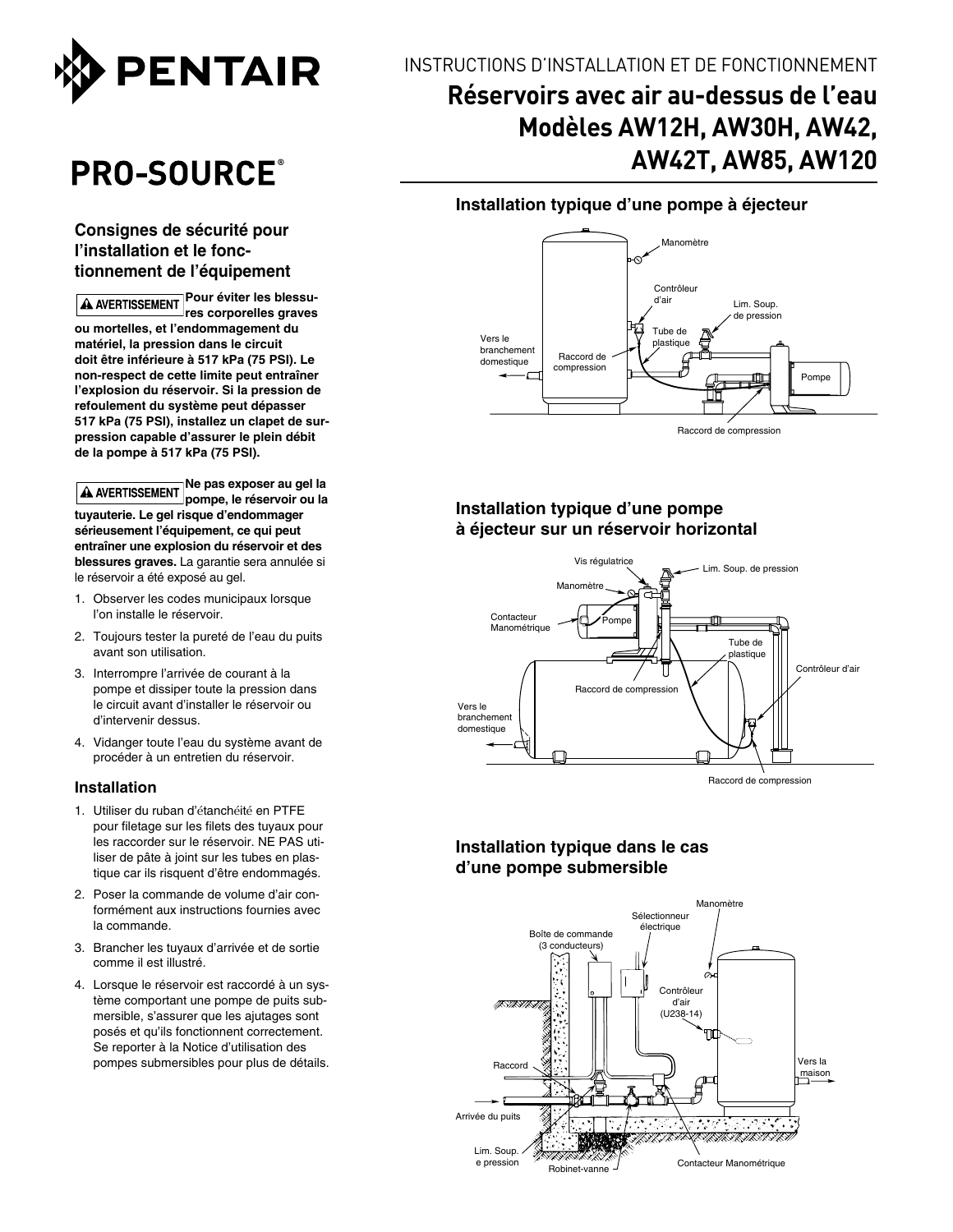

# **PRO-SOURCE**®

#### **Reglas para una instalación y una operación seguras**

**Para evitar posibles lesiones graves o fatales y/o daños al equipo, la presión del sistema debe ser menor de 75 libras por pulgada cuadrada (PSI) en todas las situaciones. Si se hace caso omiso de esta indicación, existe el peligro de que el tanque explote. Instale una válvula de desahogo en el sistema entre la bomba y el tanque que sea capaz de pasar toda la producción de la bomba a 75 PSI.**

**No permita que la**  A ADVERTENCIA No permina yuu iu **o el sistema de tuberías se congele ya que el congelamiento puede dañar considerablemente al equipo y puede hacer que el tanque explote y provocar lesiones graves.** Si se permite que el tanque se congele, la garantía quedará anulada.

- 1. Cumpla con las normas locales cuando instale el tanque.
- 2. Haga una prueba de pureza con el agua del pozo antes de usarla.
- 3. Desconecte la corriente eléctrica a la bomba y deje salir toda la presión del sistema antes de instalar o de reparar el tangue.
- 4. Drene toda el agua del sistema antes de realizar trabajos de mantenimiento en el tanque.

#### **Instalación**

- 1. Use cinta sellant de PTFE para roscas de tubería en las juntas de tubería roscada al tanque. NO use un compuesto para juntas de tuberías en plásticos ya que este tipo de compuesto puede dañar el plástico.
- 2. Instale el regulador de volumen de aire según las instrucciones suministradas con el mismo.
- 3. Conecte las tuberías de admisión y de salida según se indica en la ilustración.
- 4. Cuando instale el tanque en un sistema con una bomba de pozo sumergible, verifique que los orificios se hayan instalado y estén funcionando correctamente. Consulte el manual del propietario de bombas sumergibles para obtener más información al respecto.

## Instrucciones de instalación y operación

## **Tanques de aire sobre agua Modèles AW12H, AW30H, AW42, AW42T, AW85, AW120**

#### **Instalación típica de una bomba de chorro**



Accesorio de compresión

#### **Instalación típica del chorro con un tanque horizontal**



#### **Instalación sumergible típica**